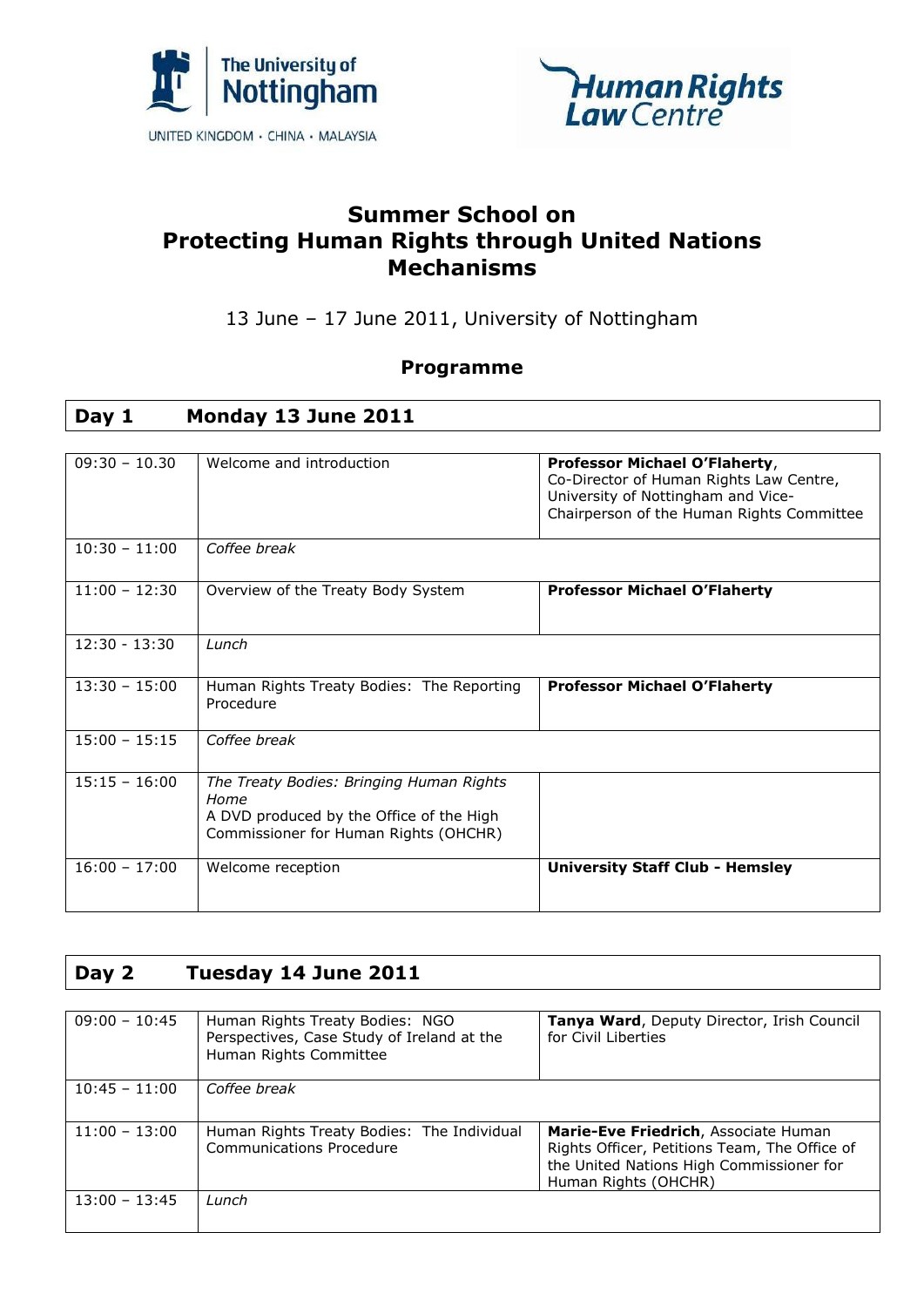| $13:45 - 15:30$ | Relevant procedural innovations of the<br>human rights treaty bodies - including in the<br>Committee on the Elimination of<br>Discrimination against Women (CEDAW) | <b>Professor Cees Flinterman, Former</b><br>member of the Committee on the Elimination<br>of Discrimination against Women and<br>member UN Human Rights Committee.      |
|-----------------|--------------------------------------------------------------------------------------------------------------------------------------------------------------------|-------------------------------------------------------------------------------------------------------------------------------------------------------------------------|
| $15:30 - 15:45$ | Coffee break                                                                                                                                                       |                                                                                                                                                                         |
| $15:45 - 17:00$ | UN Commissions of Inquiry                                                                                                                                          | Richard Bennett, Chief of Staff, UN<br>Secretary-General's Panel of Experts on Sri<br>Lanka, former head of UN Field Operations in<br>East Timor, Afghanistan and Nepal |

# **Day 3 Wednesday 15 June 2011**

| $9:00 - 10:00$  | Human Rights Field Operations (1)                                   | <b>Professor Michael O'Flaherty</b>                                                                                                                                                             |
|-----------------|---------------------------------------------------------------------|-------------------------------------------------------------------------------------------------------------------------------------------------------------------------------------------------|
| $10:00 - 10:30$ | Coffee break                                                        |                                                                                                                                                                                                 |
| 10:30-11:45     | Human Rights Field Operations (2)                                   | Professor George Ulrich, Rector, Riga<br>Graduate School of Law, Richard Bennett<br>and Daria Davitti, former Human Rights<br>Officer with the UN Assistance Mission in<br>Afghanistan (UNAMA). |
| $11:45 - 13:00$ | Ethics for Human Rights Work                                        | <b>Professor George Ulrich</b>                                                                                                                                                                  |
| $13:00 - 14:00$ | Lunch                                                               |                                                                                                                                                                                                 |
| $14:00 - 15:30$ | Council of Europe Human Rights Procedure: A<br>comparative approach | Professor David Harris, Co-Director of the<br>Human Rights Law Centre, University of<br>Nottingham, former member of the<br>Committee of Independent Experts of the<br>European Social Charter  |
| $15:30 - 15:45$ | Coffee break                                                        |                                                                                                                                                                                                 |
| $15:45 - 16:15$ | Assigning of group work                                             | <b>Daria Davitti</b>                                                                                                                                                                            |
| $16:15 - 16:30$ | Introductory group work sessions                                    |                                                                                                                                                                                                 |
| $16:30 - 17:30$ | Screening of the documentary 'Sri Lanka's Killing Fields'           |                                                                                                                                                                                                 |